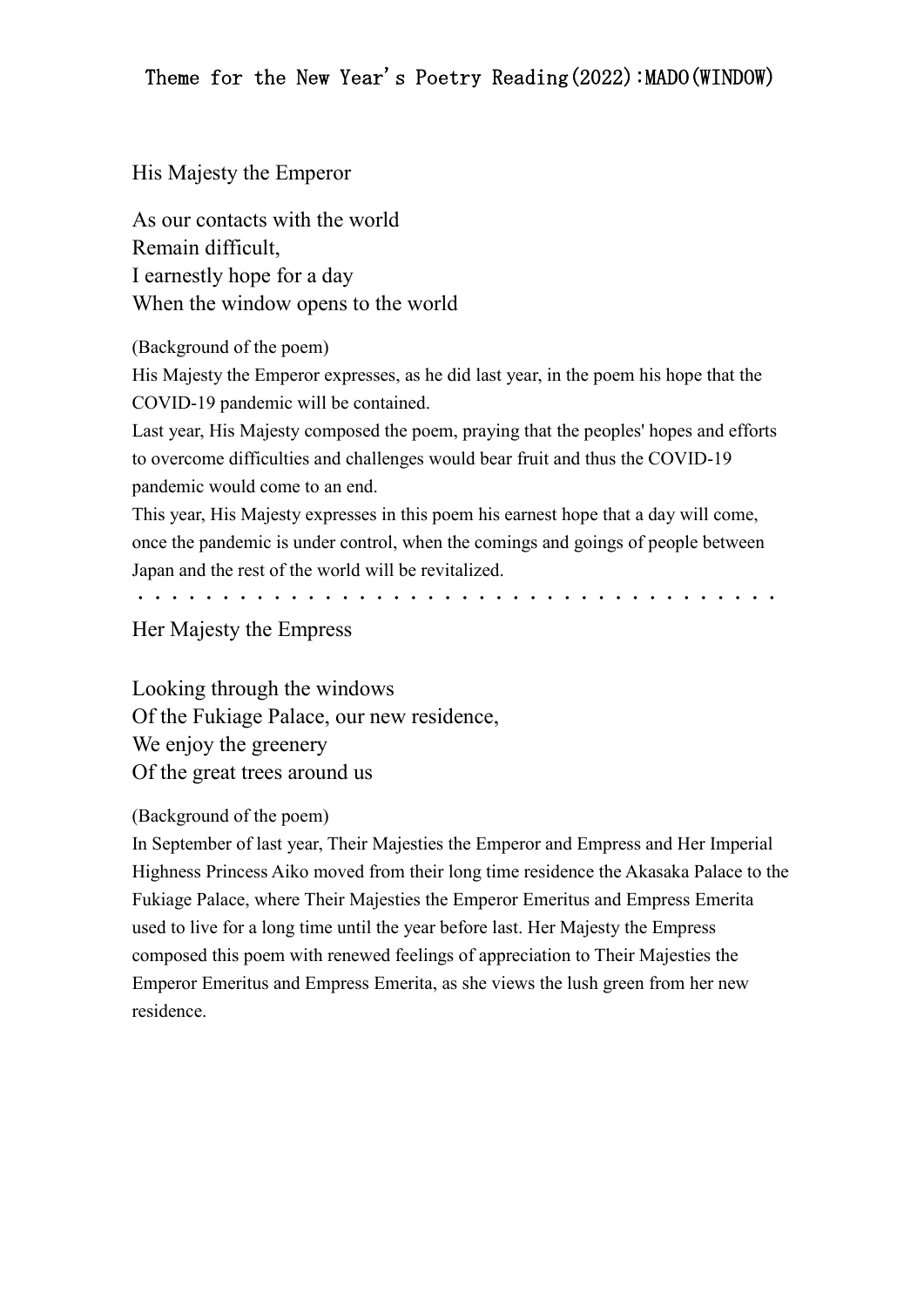## His Imperial Highness Crown Prince Akishino

Through the window I see the children running about, and I sense a calmness growing in my heart.

(Background of the poem)

There was a time when, due to the spread of COVID-19, many schools adopted staggered attendance and remote learning. And there was also a time when the students were unable to freely participate in extra-curricular activities.

At the university where His Imperial Highness Crown Prince Akishino gives lectures every year, he looked out the window and saw, in the courtyards of the adjacent schools, the cheerful and energetic schoolchildren. As he recalled those times the sight of the children gave him, for a moment, a sense of reassurance.